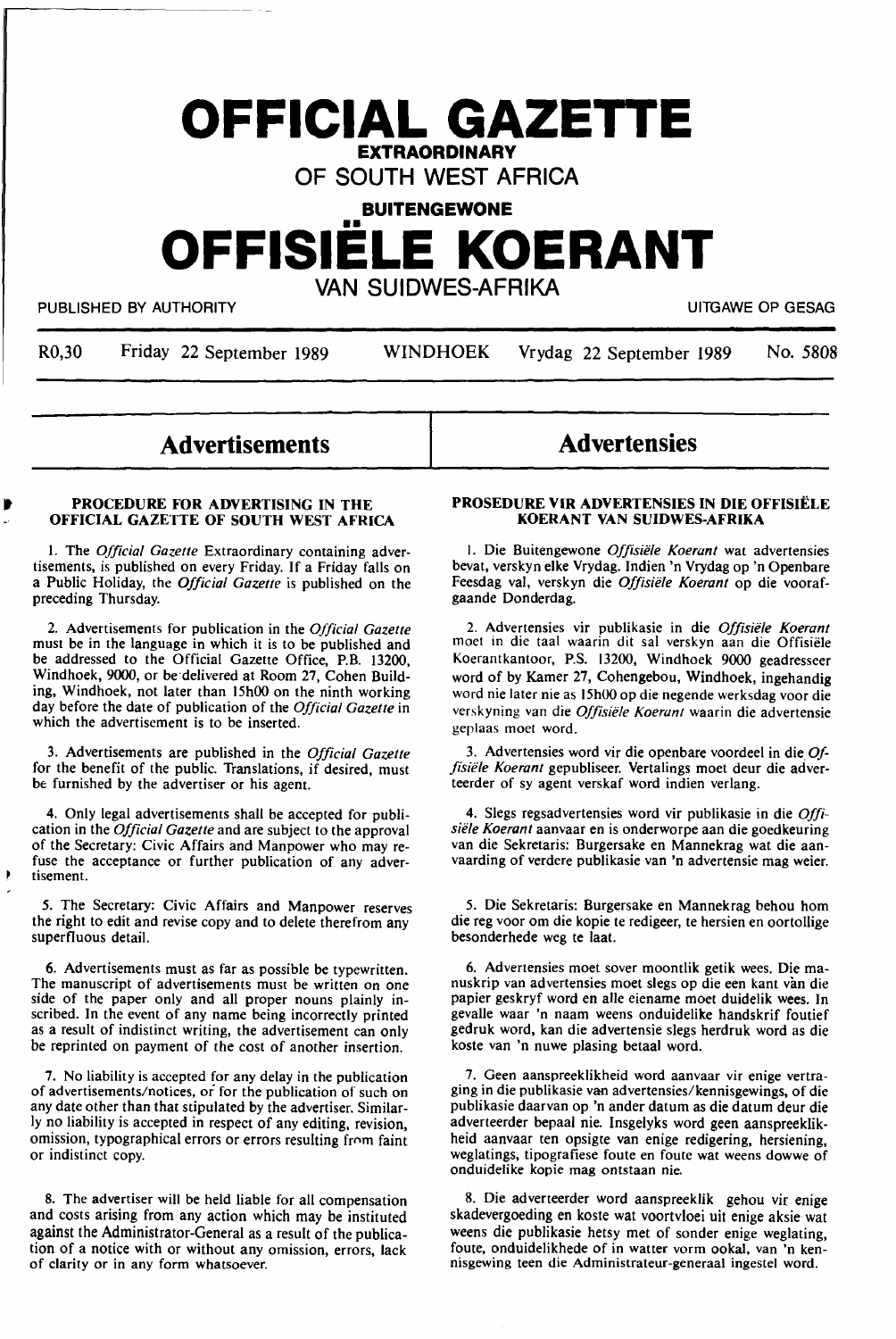9. The subscription for the *Official Gazette* is R25 plus OST per annum, post free in this territory and the Republic of South Africa, obtainable from Star Binders and Printers, P.O. Box 56, Windhoek, 9000. Postage must be prepaid by overseas subscribers. Single copies of the *Official Gazette*  are obtainable from Star Binders & Printers, P.O. Box 56, Windhoek 9000, at the price as printed on copy. Copies are kept in stock for two years only.

10. The charge for the insertion of notices is as follows and is payable in the form of cheques, postal or money orders:

# **LIST OF FIXED TARIFF RATES**

| STANDARDISED NOTICES                                                                                                                            | Rate per<br>insertion<br>R |
|-------------------------------------------------------------------------------------------------------------------------------------------------|----------------------------|
| Transfer of business                                                                                                                            | 3,25                       |
| Deeds: Lost documents                                                                                                                           | 6,00                       |
| Business notices                                                                                                                                | 5,00                       |
| Administration of Estates Acts Notices, Forms<br>J. 187, 193, 197, 295, 297, 517 and 519                                                        | 2,00                       |
| Third party insurance claims for compensation.                                                                                                  | 2.50                       |
| Insolvency Act and Company Acts Notices: J. 28,<br>J. 29. Forms 1 to 9                                                                          | 4,00                       |
| $N.B.$ — Forms 2 and $6$ — additional statements<br>according to word count table, added to the basic<br>tariff.                                |                            |
| Change of name (four insertions) $\dots\dots\dots$                                                                                              | 60.00                      |
| Naturalisation notices (including a reprint for the<br>advertiser)                                                                              | 2,00                       |
| Unclaimed moneys $-$ only in the <i>Official Gazette</i><br>Extraordinary, closing date 15 January (per entry<br>of "name, address and amount") | 0,80                       |
| Butchers' notices                                                                                                                               | 5,00                       |
| Slum Clearance Court Notices, per premises                                                                                                      | 4,00                       |
| Lost life insurance policies                                                                                                                    | 2.00                       |
|                                                                                                                                                 |                            |

#### NON-STANDARDISED NOTICES

| Company notices:                                                                                                                                                                                          | R     |
|-----------------------------------------------------------------------------------------------------------------------------------------------------------------------------------------------------------|-------|
| Short notices: Meetings, resolutions, offers of com-<br>promise, conversions of companies, voluntary<br>windings-up, etc.: closing of members' registers<br>for transfer and/or declarations of dividends | 11,00 |
| Liquor Licence Notices (In <i>Official Gazette</i> , Ex-<br>traordinary viz. (June/Tvl; November/Cape;<br>January/O.F.S.; April/Natal), per bilingual                                                     | 7,00  |
| Declaration of dividends with profit statements, in-<br>cluding notes $\dots \dots \dots \dots \dots \dots \dots \dots \dots \dots$                                                                       | 25,00 |
| Long notices: Transfers, changes in respect of<br>shares or capital, redemptions, resolutions, volun-                                                                                                     | 37.00 |
| Trade marks in South West Africa                                                                                                                                                                          | 11,00 |
| Liquidators' and other appointees' notices $\dots$ .                                                                                                                                                      | 7,00  |

9. Die jaarlikse intekengeld op die *Off1siele Koerant* is R25 plus belasting posvry in hierdie gebied en die Republiek van Suid-Afrika, verkrygbaar by Star Binders & Printers, Posbus 56, Windhoek, 9000. Oorsese intekenaars moet posgeld vooruitbetaal. Enke! eksemplare van die *Offisie/e Koerant* is verkrygbaar van Star Binders & Printers, Posbus 56, Windhoek, 9000 teen die prys soos gedruk op eksemplaar. Eksemplare word vir slegs twee jaar in voorraad gehou.

10. Die koste vir die plasing van kennisgewings is soos volg en is betaalbaar by wyse van tjeks, wissels, pos- of geldorders:

## **LYS VAN VASTE TARIEWE**

| GESTANDAARDISEERDE<br><b>KENNISGEWINGS</b>                                                                                                                                                                     | Tarief per<br>plasing<br>R |
|----------------------------------------------------------------------------------------------------------------------------------------------------------------------------------------------------------------|----------------------------|
|                                                                                                                                                                                                                | 3,25                       |
| Aktes: Verlore dokumente                                                                                                                                                                                       | 6,00                       |
| Besigheidskennisgewings $\ldots, \ldots, \ldots, \ldots, \ldots$                                                                                                                                               | 5,00                       |
| Boedelwettekennisgewings: Vorms J. 187, 193,<br>197, 295, 297, 517 en 519                                                                                                                                      | 2,00                       |
| Derdepartyassuransie-eise om skadevergoeding.                                                                                                                                                                  | 2,50                       |
| Insolvensiewet- en maatskappywettekennisge-<br>wings: J. 28, J. 29. Vorms 1 tot 9                                                                                                                              | 4,00                       |
| $L.W. - V \text{orms } 2 \text{ en } 6 - \text{bykomstige verklarings}$<br>volgens woordetaltabel, toegevoeg tot die basie-<br>se tarief.                                                                      |                            |
| Naamsverandering (vier plasings)                                                                                                                                                                               | 60,00                      |
| Naturalisasiekennisgewings (insluitende 'n her-<br>druk vir die adverteerder)                                                                                                                                  | 2,00                       |
| Onopgeëiste geld — slegs in die Buitengewone $Of$ -<br>fisiële Koerant sluitingsdatum 15 Januarie (per in-<br>skrywings van "naam, adres en bedrag")                                                           | $_{0,80}$                  |
| $Slagterskenn isgewings \ldots \ldots \ldots \ldots \ldots \ldots \ldots$                                                                                                                                      | 5,00                       |
| Slumopruimingshofkennisgewings, per perseel                                                                                                                                                                    | 4,00                       |
| Verlore lewensversekeringspolisse                                                                                                                                                                              | 2,00                       |
| NIE-GESTANDAARDISEERDE KENNISGEWINGS                                                                                                                                                                           |                            |
| Maatskappykennisgewings:                                                                                                                                                                                       | R                          |
| Kort kennisgewings: Vergaderings, besluite, aanbod<br>van skikking, omskepping van maatskappye, vry-<br>willige likwidasie, ens.: sluiting van lederegisters<br>vir oordragte en/of verklarings van dividende. | 11,00                      |
| Dranklisensiekennisgewings (in Buitengewone Of-<br>fisiële Koerante, t.w. (Junie/Tvl.; November/<br>Kaap; Januarie/OVS; April/Natal) per tweetalige                                                            | 7,00                       |
| aansoek<br>Verklaring van dividende met profytstate, notas in-                                                                                                                                                 | 25,00                      |
| Lang kennisgewings: Oordragte, veranderings met<br>betrekking tot aandele of kapitaal, aflossings, be-<br>sluite, vrywillige likwidasies                                                                       | 37,00                      |
| Handelsmerke in Suidwes-Afrika $\ldots$ ,,,,,,,,,,,                                                                                                                                                            | 11,00                      |
| Likwidateurs en ander aangesteldes se kennisge-                                                                                                                                                                |                            |
|                                                                                                                                                                                                                | 7,00                       |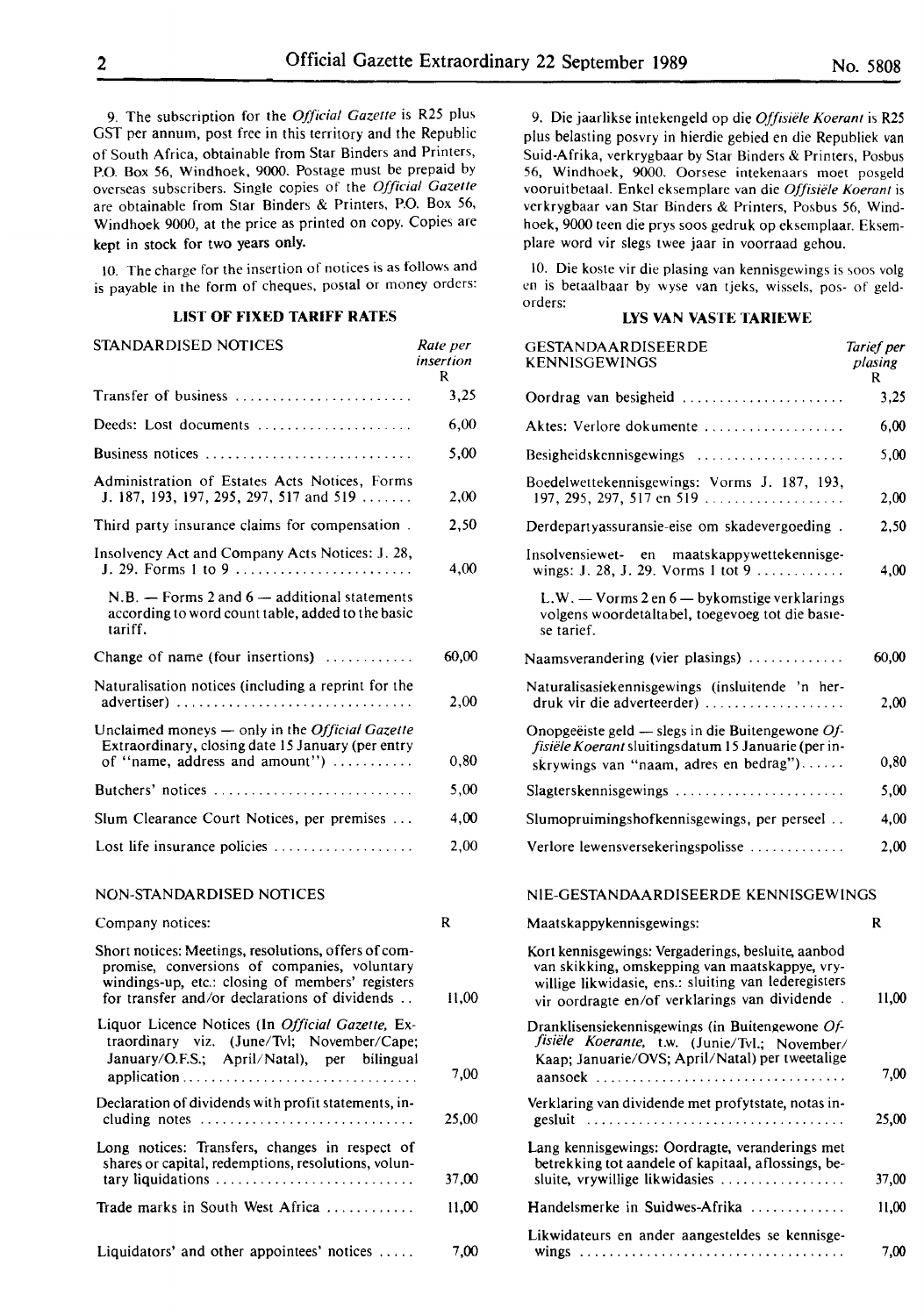# SALES IN EXECUTION AND OTHER PUBLIC SALES:

|                                                         | 18.00                   |
|---------------------------------------------------------|-------------------------|
| Public auctions, sales and tenders:<br>251 to 350 words | -6.00<br>15.00<br>23.00 |

#### ORDERS OF THE COURT:

| 14,00 |
|-------|
|       |
| 37,00 |
|       |
| 37,00 |
| 4.00  |
| 4,00  |
|       |

II. The charge for the insertion of advertisements other than the notices mentioned in paragraph 10 is at the rate of 56c per cm double column. (Fractions of a cm must be calculated as a cm).

12. No advertisements shall be inserted unless the charge is prepaid. Cheques, drafts, postal or money orders must be made payable to the Secretary: Civic Affairs and Manpower.

#### **Form/Vorm J187**

#### **LIQUIDATION AND DISTRIBUTION ACCOUNTS IN DECEASED ESTATES LYING FOR INSPECTION**

In **terms** of section 35(5) of Act 66 of 1965, notice is hereby given that copies of the liquidation and distribution accounts (first and final, *unless otherwise stated)* in the estates specified below will be open for the inspection of all persons interested therein for a period of 21 days (or shorter or longer if *specially stated)* from the date specified or from the date of publication hereof, whichever may be the later, and at the offices of the Master and Magistrates as stated.

Should no objection thereto be lodged with the Master concerned during the specified period, the executors will proceed to make payments in accordance with the accounts.

338/89 VANZYL Jacoba Fredrika Maria, 0602210100052, Aranos. Gobabis, Windhoek. Eerste Persam, Posbus 448, Windhoek.

397 /89 BREDENKAMP Francois Alwyn, 0502255010006, Windhoek. Windhoek. Standard Bank SWA Beperk, Posbus 2164, Windhoek.

1/89 VAN WYK Paul Jacobus, 6211035166005, Windhoek. Eerste, Windhoek, Windhoek. Eerste Persam, Posbus 448, Windhoek.

62/89 **VAN WYK** Esther Jacoba, 4002060100142, **Kerkstraat 27, Mariental. Phillippus Jacobus van Wyk, 3209260100092. Mariental, Windhoek. Bank Windhoek Bpk, (Boedel en Trust Afdeling), Posbus 15, 9000, Windhoek.** 

## GEREGTELIKE EN ANDER OPENBARE VERKOPE:

| Geregtelike verkope                    | 18.00 |
|----------------------------------------|-------|
| Openbare veilings, verkope en tenders: |       |
|                                        | 6.00  |
| 76 tot 250 woorde                      | 15.00 |
| 251 tot 350 woorde                     | 23.00 |

#### ORDERS VAN DIE HOF:

| Voorlopige en finale likwidasies of sekwestrasies                                                                                          | 14.00 |
|--------------------------------------------------------------------------------------------------------------------------------------------|-------|
| Vermindering of verandering in kapitaalsame-<br>smeltings, $aan^{\mu}$ d van skikking<br>Geregtelike besture, kurator bonis en soortgelyke | 37.00 |

Geregtelike besture, *kurator bonis* en soortgelyke en uitgebreide bevel *nisi* ................... . Verlenging van keerdatum ............ Tersydestellings en afwysings van petisies (J. 158) 37,00 4,00 4,00

II. Die koste vir die plasing van advertensies, behalwe die kennisgewings wat in paragraaf 10 genoem word, is teen die tarief van 56c per cm dubbelkolom. (Gedeeltes van 'n cm moet as volle cm bereken word).

12. Geen advertensie word geplaas tensy die koste nie vooruitbetaal is nie. Tjeks, wissels, pos- en geldorders moet aan die Sekretaris,: Burgersake en Mannekrag betaalbaar gemaak word.

#### **LIKWIDASIE- EN DISTRIBUSIEREKENING IN BES'IORWE BOEDELS WAT TER INSAE LE**

lngevolge artikel 35(5) van Wet 66 van 1965, word hierby kennis gegee dat duplikate van die likwidasie- en distribusierekenings (eerste en finale, *tensy anders vermeld)* in die boedels hieronder vermeld, in die kantore van die Meester en Landdroste soos vermeld en gedurende 'n tydperk van 21 dae (of korter of !anger *indien spesiaal vermeld)* vanaf gernelde datums of vanaf datum van publikasie hiervan, as dit later is, ter insae lê van alle persone wat daarby belang het.

Indien binne genoemde tydperk geen besware daarteen by die betrokke Meester ingedien word nie, gaan die eksekuteurs oor tot die uitbetalings ingevolge gernelde rekenings.

301/89 **VAN TAAK** Heibrecht Johanna Elizabeth, 3003210009008, Sablestraat 13, Windhoek, SWA. Pieter Andreas van Taak. Windhoek, Windhoek. Die Bestuurder, Bankorptrust Beperk, Posbus 680, Bellville, 7535.

126/89 KOTZé Dirk Jacobus Johannes, 3511130100066, W.O.K. Kollege Kampus, Windhoek, 9000. Windhoek. Die Bestuurder, Bankorptrust Beperk, Posbus 680, Bellville, 7535 (Eksekuteur).

407/1985 BOECKER August Franz, born 3/6/1898, 8900 **Augsburg, Carron-Du-Valstr. 3, West Germany. Keetmanshoop, Windhoek. C J Hinrichsen c/o Lorentz** & **Bone, Box 85, 308 Standard Bank Chambers, Kaiser Street, Windhoek.** 

**576/88 JACOBS Pieter John, 0901185016002, 2 de str SC, Keetmanshoop, vroeer bekend as lste str** *55.* **Keetmanshoop, Windhoek. Ehlers en Vennote Ingelyf, President Gebou 601, Pretoria, 0001.**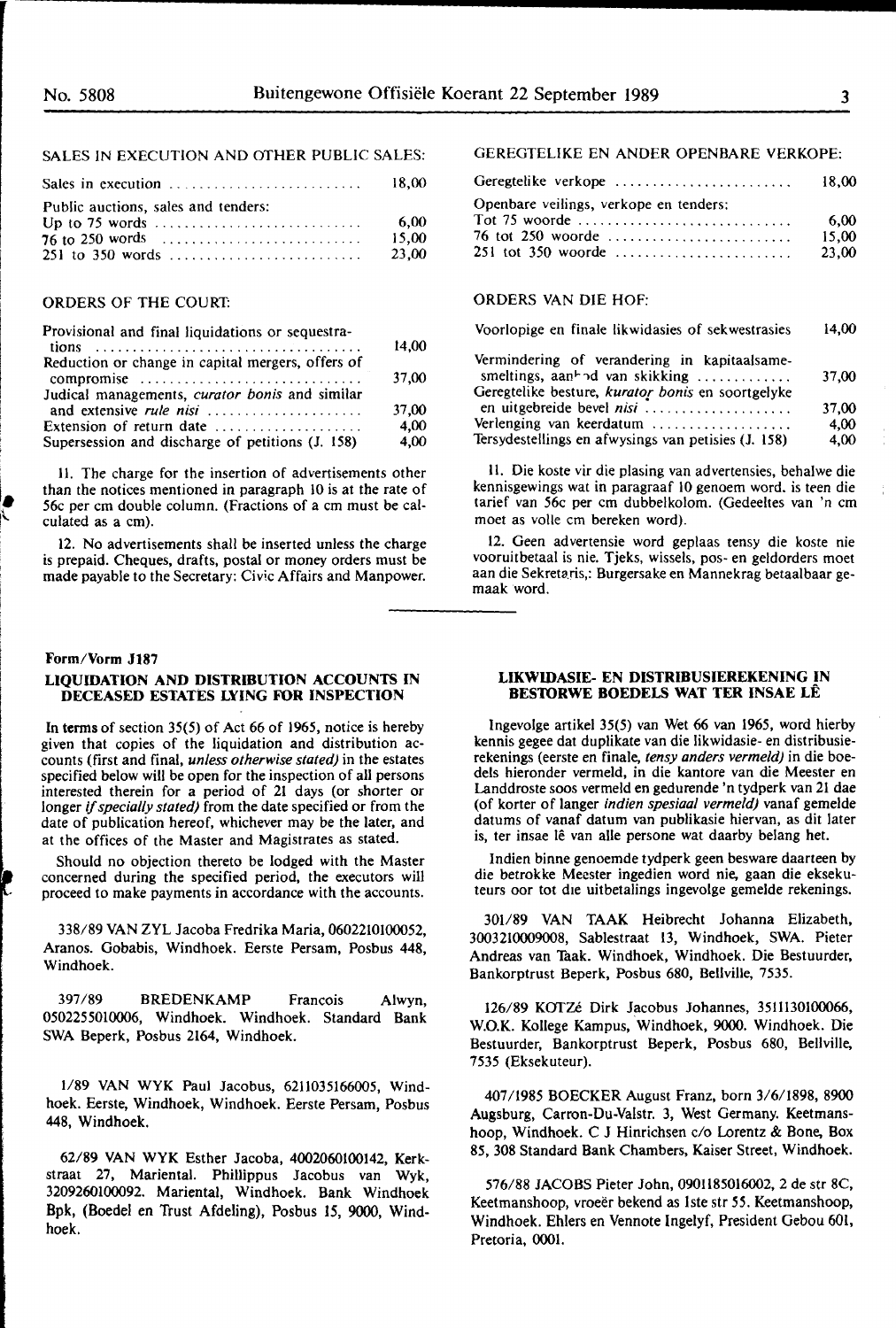324/89 LOSCH Heirich Friederich Ernst, 0703120100030, Mariental. Alma Franziska Maria Lösch, 15/11/1925. Mariental, Windhoek. Bank Windhoek Bpk, (Boedel en Trust Afdeling), Posbus 15, 9000, Windhoek.

253/89 POOL Johannes **Jacobus,** 4112310100092, **Okahandja.** Pauline Pool, **4906290100131.** Okanhandja, **Windhoek.** Standard Bank **SWA Beperk,** Posbus 2164, Windhoek.

349/89 PIVALIZZA **Anneliese** Elisabeth, 1003190013006, Windhoek. Windhoek. **Standard Bank,** Posbus 2164, **Wind**hoek.

364/89 WOLHUTER Olive Victoria, 1708300009005, Windhoek. Windhoek. Standard Bank, Posbus 2164, Windhoek.

**255/89** SCHLOTTEFELDT Johanna Catharina, 0809070003003, **Otjiwarongo.** Otjiwarongo, **Windhoek.**  Standard Bank **SWA Ltd, P O Box** 2164, Windhoek.

246/89 PRETORIUS **Jan,** 5512080100249, Otavi. **Otavi,**  Windhoek. Standard **Bank SWA** Beperk, Posbus **2164, Windhoek.** 

#### **Form/Vorm** J 193 **NOTICE** ID **CREDIIDRS IN DECEASED ESTATES**

All persons having claims against the estates mentioned below are hereby called upon to lodge their claims with the executors concerned, whithin 30 days (or otherwise as indicated) calculated from the date of publication hereof. The information is given in the following order: Estate number, surname and christian names, date of birth, identity number, last address, date of death; surviving spouse's names, surname, date of birth **and identity** number; name and **ad**dress of executor or authorised agent, period allowed for lodgement of *claims* if *other than 30 days.* 

EICHLER Elsa Martha Paula, Windhoek, 08.02.1903, 0302080100031, Deon Louw Ouetehuis, Swakopmund, 07.08.1989. Bank Windhoek Bpk, (Boedel en Trust Afdeling), Posbus 15, 9000, Windhoek.

357/89 SMIT Johannes Jacobus, Windhoek, 1954-04-02, 5404025059089, 14-7 de laan Oranjemund, 1989-07-16. Maria Catharina Elizabeth Smit, 1954-10-31, 5410310082009. Eerste Persam, Posbus 448, Windhoek.

#### **KENNISGEWING AAN KREDITEURE IN BESIDRWE BOEDELS**

Alie persone wat vorderinge het teen die boedels hieronder vermeld, word hierby versoek om hul vorderinge by die betrokke eksekuteurs en binne 'n tydperk van 30 dae (of andersins soos aangedui) gereken vanaf die datum van publikasie hiervan in te lewer. Die inligting word verstrek in die volgorde: Boedelnommer, familienaam en voorname, geboortedatum. persoonsnommer, laaste adres, datum oorlede, familienaam en voorname **van** oorlewende eggenoot(e), geboortedatum en persoonsnommer; naam en adres van eksekuteurs of gemagtigde agent, tydperk toegelaat vir Iewering van vorderings **indien** *anders as 30 dae.* 

406/89 JAMES George William, Windhoek, 20 Maart 1965, 6503200800113, Windhoek Distrik, 19 Augustus 1989. Rohenta Margareth, 11 Februarie 1962, 6202110800035. Eerste Persam, Posbus 448, Windhoek.

403/89 BEUKES Richard, Windhoek, I Maart 1933, 3303010800143, Frankstraat 20, Khomasdal, Posbus 3857, Windhoek, 26 Augustus 1989. Elizabeth Catharina Beukes (Gebore Strauss), 4 Januarie 1931, 3101040800251. Boland Bank Beperk, Posbus 1516, Windhoek, 30 dae. Boland Bank Beperk, Posbus 1516, Windhoek

384/89 LIEBCHEN Georg Albrecht Paul, Windhoek, 23. September 1917, 1709235025009, Diazstraat 100, Windhoek, 14. Junie 1989. Elizabeth Liebchen, 03. Mei 1920, 2005030012006. Heinrich Reinhold Liebchen, Posbus 1044, Windhoek, 9000.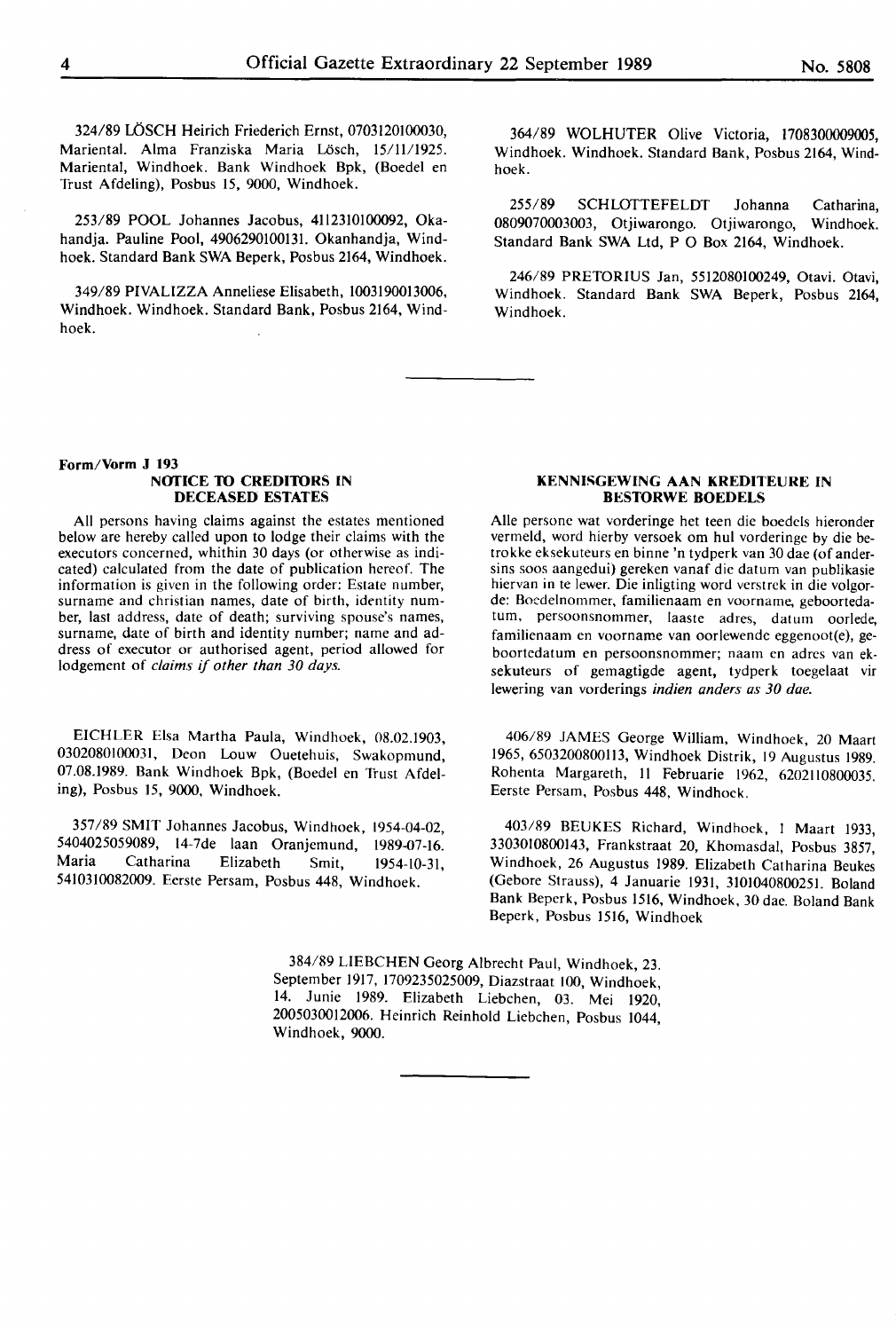#### **Form/Vorm 1**

'

#### **APPOINTMENT OF TRUSTEES AND LIQUIDATORS AND PROOF OF CLAIMS IN SEQUESTRATED ESTATES OR COMPANIES BEING WOUND UP**

Pursuant to sections 40(3), 56(3) and 77 of the Insolvency Act, 1936, sections 129, 179 and 182 of the Companies Act, 1973, notice is hereby given that the persons mentioned below have been appointed trustees or liquidators, as the case may be and the persons indebted to the estates or companies are required to pay their debts to them forthwith unless otherwise indicated.

Meetings of creditors or contributories of the said estates or companies will be held on the dates and at the times and places mentioned below, for proof of claims against the estates or companies, for the purpose of receiving the trustees' or liquidators' reports as to the affairs and conditions of the estates or companies and for giving the trustees or liquidators directions concerning the sale or recovery of any parts of the estates or assets of the companies or concerning any matter relating to the administration thereof.

The particulars are given in the following order: Number of estate/company; name and description of estate/company; name and address of trustee or liquidator and date, hour and place of meeting and period within which debt must be paid, if this is not to be done forthwith.

#### **AANSTELLING VAN KURA10RS EN LIKWIDATEURS EN BEWYS VAN VORDERINGS IN GESEKWESTREERDE BOEDELS OF MAATSKAPPYE IN LIKWIDASIE**

Ingevolge artikels 40(3), 56(3) en 77 van die Insolvensiewet, 1936, artikels 129, 179 en 182 van die Maatskappywet, 1926 en artikels 339, 366, 375(5) (b) en 402 van die Maatskappywet, 1973, word hierby kennis gegee dat die persone hieronder vermeld as kurators of likwidateurs aangestel is, na gelang van die geval, en dat persone wat enigiets aan die boedels of maatskappye verskuldig is die skulde, tensy anders vermeld, onmiddelik by genoemde kurators of likwidateurs moet betaal. Byeenkomste van skuldeisers of kontributante van genoemde boedels of maatskappye sal gehou word op die datums, ure en plekke hieronder vermeld vir die bewys van vorderings teen die boedels of maatskappye, vir die ontvangs van die verslae van die kurators of likwidateurs oor die sake en toestand van die boedels of maatskappye en om opdragte aan die kurators of likwidateurs uit te reik betreffende die verkoop of opvordering van gedeeltes van die boedels of bates van die maatskappye of betreffende aangeleenthede rakende die beheer daarvan.

Die besonderhede word verstrek in die volgorde: Nommer van boedel/maatskappy; naam en adres van kurator of likwidateur, en datum, uur en plek van byeenkoms en tydperk waarin skuld betaal moet word, indien dit nie onmiddelik moet geskied nie.

W 26/89 Insolvent Estate Deidre Vanessa Meyer (before Smit born White). l.R. McLaren Trustee Investment Trust Co (Pty) Ltd PO Box 21204, Windhoek. 18 October 1989 at lOHOO before the Master of the Supreme Court Windhoek - Second Meeting of Creditors. Investment Trust Co (Pty) Ltd, P O Box 21204, Windhoek.

## **NOTICE OF TRANSFER OF BUSINESS**

TAKE NOTICE that MANFRED ERICH and STELLA PROBART GODL have disposed of the business licences and business being conducted by them under the name and style of MUSELERS MINERALS on erf 576 Swakopmund, to HAJO ALFRED FRITZ SCHUMACHER who will carry on the aforesaid business for its own account at the same address under the name and style of MUSELERS MINERALS and that fourteen (14) days after publication of this notice the said HAJO ALFRED FRITZ SCHUMACHER will apply to the Licencing Court for the District of SWAKOPMUND for the issue to it of business licences in respect of the aforesaid business. The publication shall also serve as notice being given in terms of Section 34 of the Insolvency Act of 1936.

THUS DONE AND SIGNED at SWAKOPMUND this 29th day of AUGUST 1989.

**SWANEPOEL** & **KINGHORN**  Attorneys for Applicant **S.W.A.** Building Society Building Post Street P.O. Box 1455 **SWAKOPMUND**  9000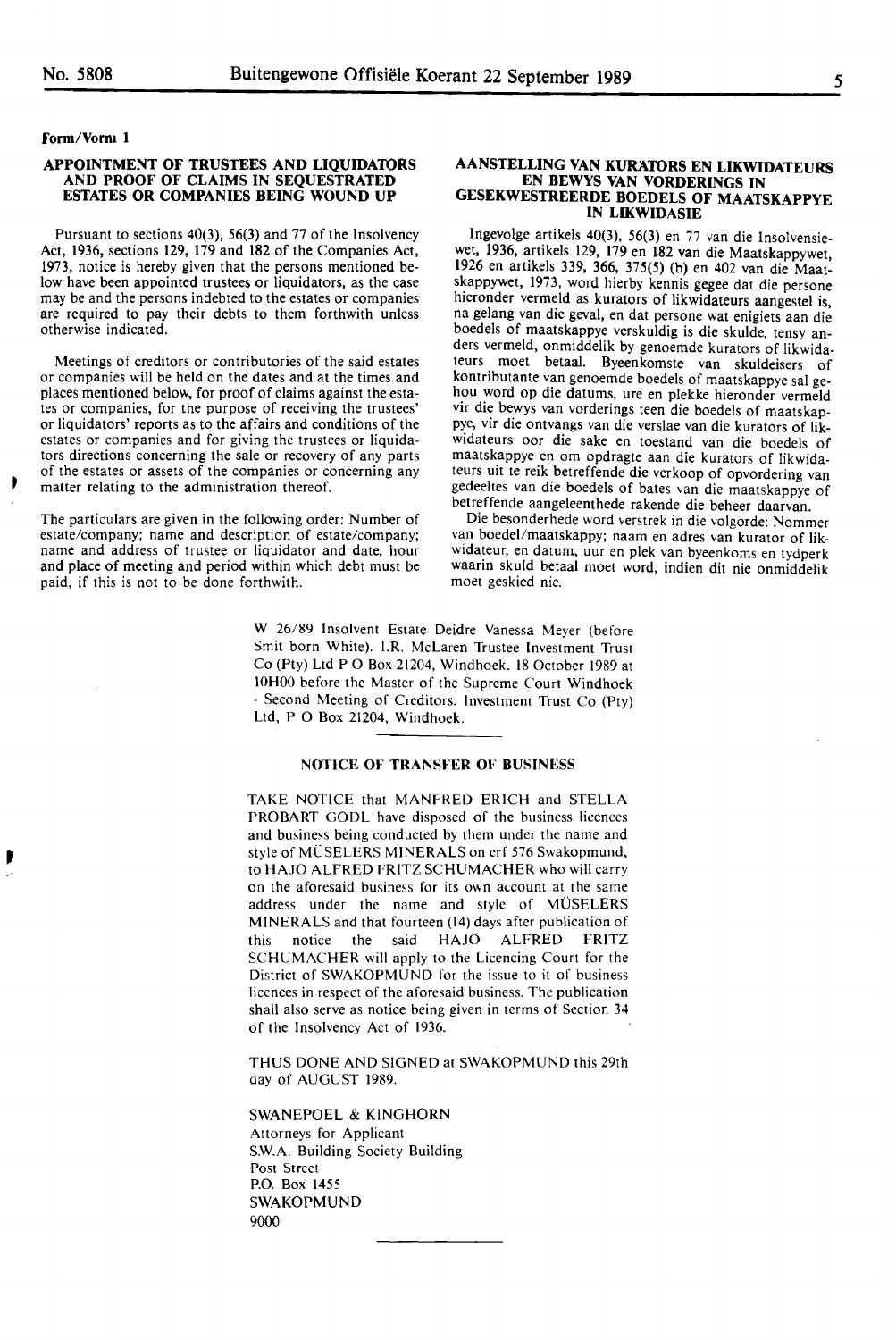#### **KENNISGEWING VAN AANSOEK OM REHABILITASIE**

Ingevolge Artikel 124 van die Insolvensiewet nr 24 van 1936 word hiermee kennis gegee dat die insolvente persoon hieronder genoem om sy rehabilitasie aansoek sal doen op die datum, tyd en plek om die redes wat teenoor sy naam aangedui is met aanduiding van nr van Boedel, voile naam en beskrywing van insolvent (met in begrip van sy geboortedatum en persoonsnommer) en plek van besigheid of woonplek, datum waarop Boedel gesekwestreer is en adres, betrekking of status van insolvente persoon ten tye van daardie datum, afdeling van Hooggeregshof waarby datum en tyd wanneer aansoek gedoen sal word asook die rede van die aansoek.

Kragtens die bepalings van Artikel 124 van die Insolvensiewet nr 24 van 1936 word nou derhalwe hiermee kennis gegee dat die onderstaande insolvent soos volg gaan aansoek doen vir sy rehabilitasie op die datum, tyd en plek en gronde soos hierhonder uiteengesit.

| 1 | <b>BOEDELVERWYSINGSNOMMER:</b>                                                                        |
|---|-------------------------------------------------------------------------------------------------------|
|   | $W9/85$ .                                                                                             |
| 2 | <b>VOLLE NAME VAN INSOLVENT</b>                                                                       |
|   | Hendrik Philip van Eck                                                                                |
| 3 | <b>IDENTITEITSNOMMER:</b>                                                                             |
|   | 4610035027004                                                                                         |
| 4 | <b>GEBOORTEDATUM:</b>                                                                                 |
|   | 3 Oktober 1946                                                                                        |
| 5 | <b>VORIGE BESIGHEIDSADRESSE VAN</b><br><b>INSOLVENT</b>                                               |
|   | a Ecktar (Edms) Bpk, Klein Windhoekweg nr<br>29, Windhoek - tydperk - 1/3/74 - 10/10/82               |
|   | b International Marketing Consultants, Jan<br>Jonkerweg 175, Windhoek - tydperk<br>10/10/82 - 27/6/85 |
| 6 | VORIGE WOONADRESSE VAN INSOL-                                                                         |

Keneth McArthurstraat 10, Olympia, Windhoek - tydperk - 1/1/74 tot 1/5/85 Klein Windhoekweg 21, Windhoek tydperk - 1/5/85 tot 27 /6/85

VENT:

| 7 | BESIGHEIDSADRES VAN INSOLVENT OP |
|---|----------------------------------|
|   | DATUM VAN SEKWESTRASIE:          |

International Marketing Consultants, Jan Jonkerweg 175, Windhoek

8 WOONADRES OP DATUM VAN SEKWE-STRASIE:

Klein Windhoekweg nr 21, Windhoek

9 HUIDIGE WERKGEWER EN BESIGHEIDS-ADRES:

Aqua Flora, Pitzerweg 21, Halfweghuis

10 HUIDIGE WOONADRES:

Stateroad 268 Halfweghuis

II DATUM VAN SEKWESTRASIE:

> VOORLOPIGE SEKWESTRASIE: 14 Maart 1985 FINALE SEKWESTRASIE: IO Mei 1985

12 DATUM VAN AANSOEK:

24 November 1989

13 PLEK VAN AANSOEK:

> In die Hooggeregshof van Suidwes-Afrika te Windhoek.

14 GRONDE VAN AANSOEK:

Aansoek geskied in terme van Artikel 124(2)(a) aangesien 'n periode van meer as vier jaar verstrek het vanaf datum van sekwestrasie van die insolvent se Boedel en hy ook nie voorheen gesekwestreer is nie of skuldig bevind is aan 'n bedrieglike handeling of veroordeling teen sy bestaande insolvensie nie.

J A AGENBACH PF KOEP & CO !STE VLOER, ACME CORNER KASINOSTRAAT, POSBUS 3516 WINDHOEK